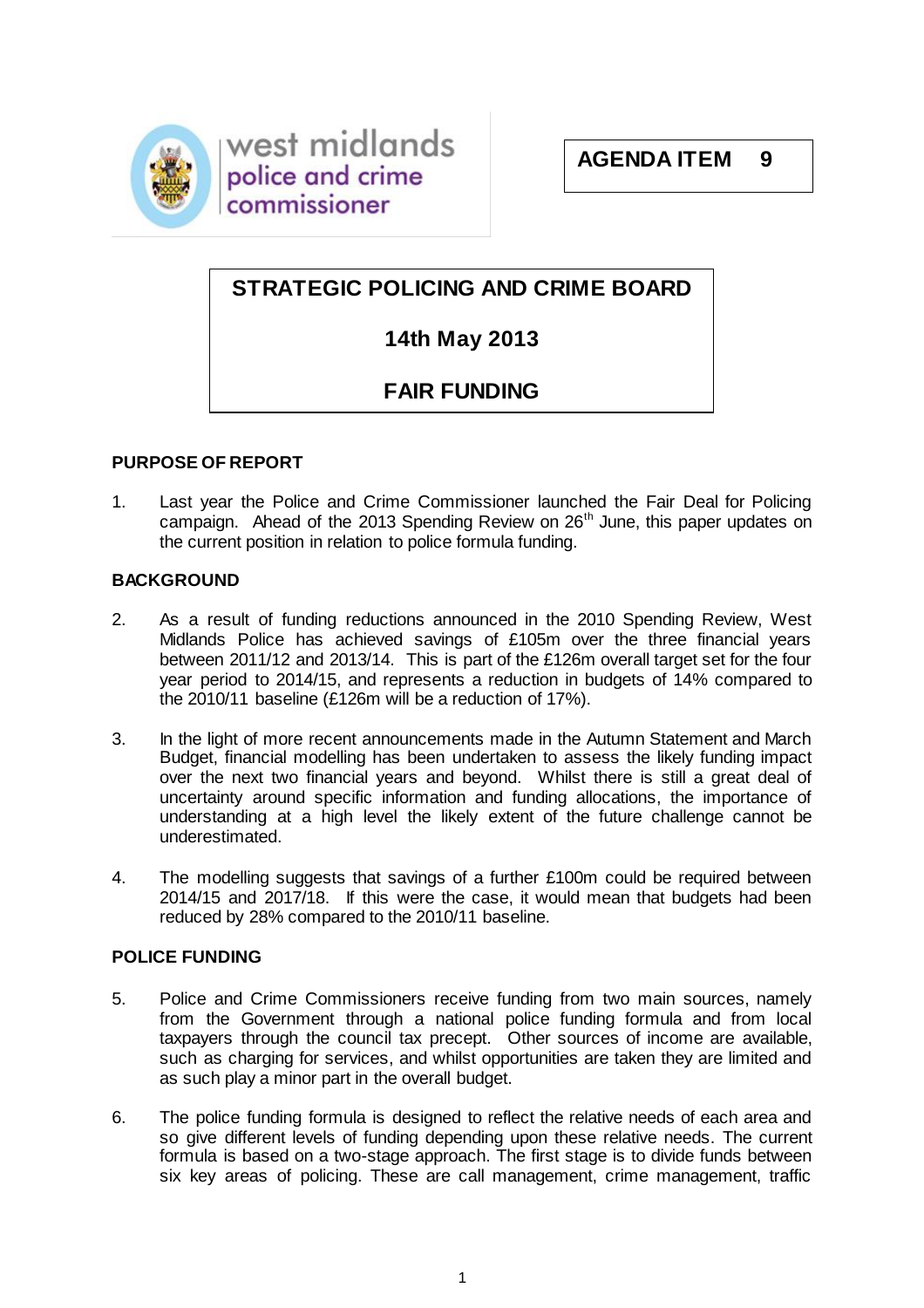management, public order and reassurance, community relations and patrol. There are a further three components in the current formula: sparsity, provision for dedicated security posts and police pensions. The second stage is to divide formula spending between policing bodies using a "workload indicator" established for each service. These are calculated using various measures of population.

7. The formula also includes a mechanism known as damping, which is designed to smooth large variations in funding allocations. The damping mechanism works by setting an overall minimum amount of funding for all areas, and restricting the amount of funding that goes to areas above this level to re-allocate to areas below this level. This means that in 2013/14, for every £1,000 of formula allocation above the floor level we received only 46 pence in funding. In practice, the areas with the highest funding allocations (determined by higher relative need) receive less funding than the formula calculates they require. The damping mechanism and formula allocations for 2013/14 are shown in the chart below.



- 8. The chart shows that the police funding formula generated a range of funding changes between  $2012/13$  and  $2013/14$  of  $-26%$  (Cumbria) up to  $+8%$  (West Midlands) before damping is applied. When damping is applied, all areas receive a reduction of -1.6%.
- 9. The damping mechanism significantly reduces the funding that is allocated to policing in the West Midlands. In 2013/14 the damping mechanism reduced the funding for West Midlands by £43m, as shown below.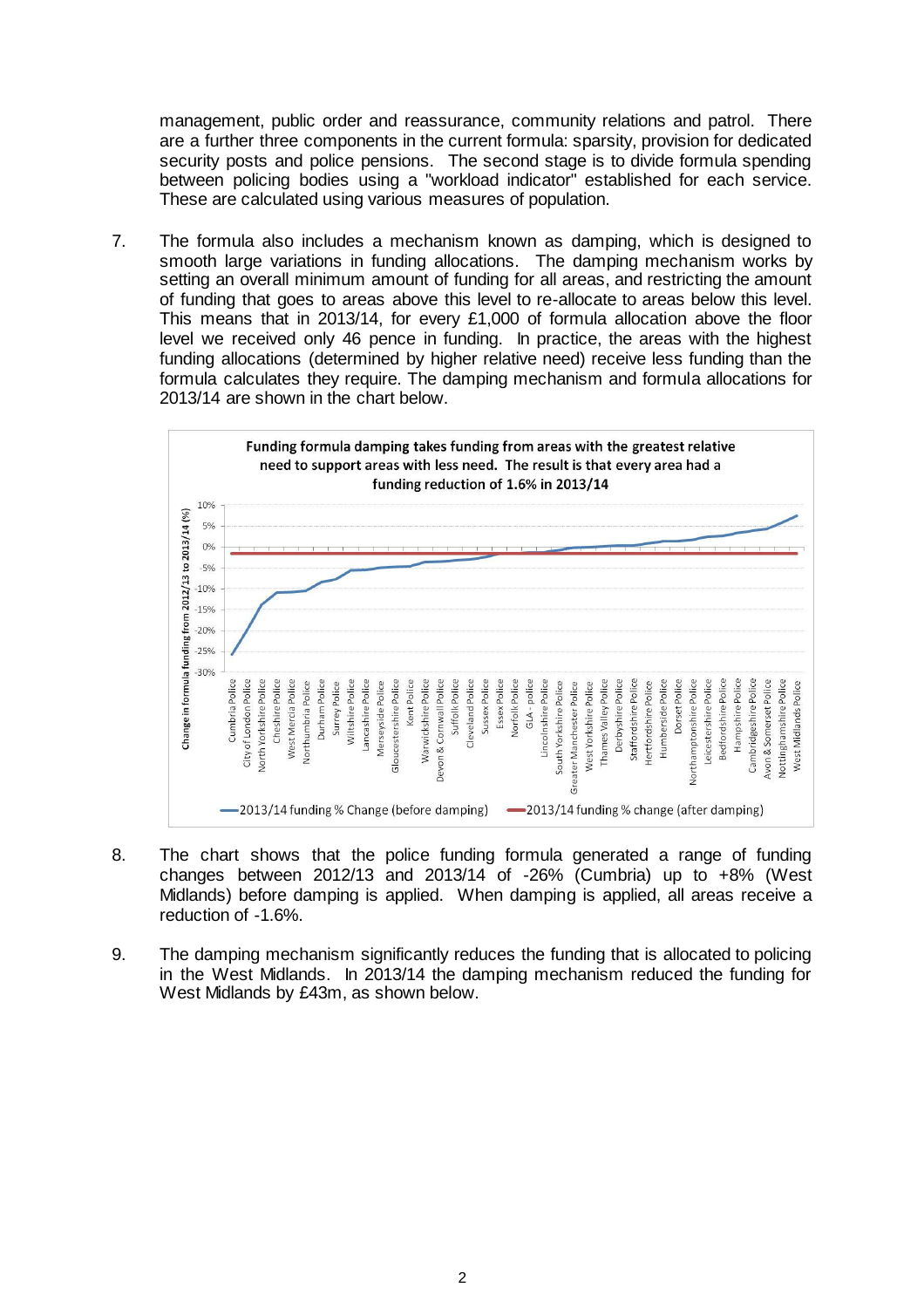

- 10. In the last 3 years the formula damping reductions have reduced funding allocations to the West Midlands by £94m – almost the same amount that has been required to be found as savings over the same period.
- 11. The impact of damping is magnified because it does not take into account council tax and the relative impact on different areas resulting from reductions in grant funding. This has a disproportionate impact on the West Midlands than on other parts of the country as the West Midlands has historically kept council tax precept increases low and therefore has a lower overall proportion of funding from council tax. In 2012/13, council tax accounted for 15% of total funding in the West Midlands, compared to an average of 19% across most similar forces (and 33% across all English force areas), as shown below.

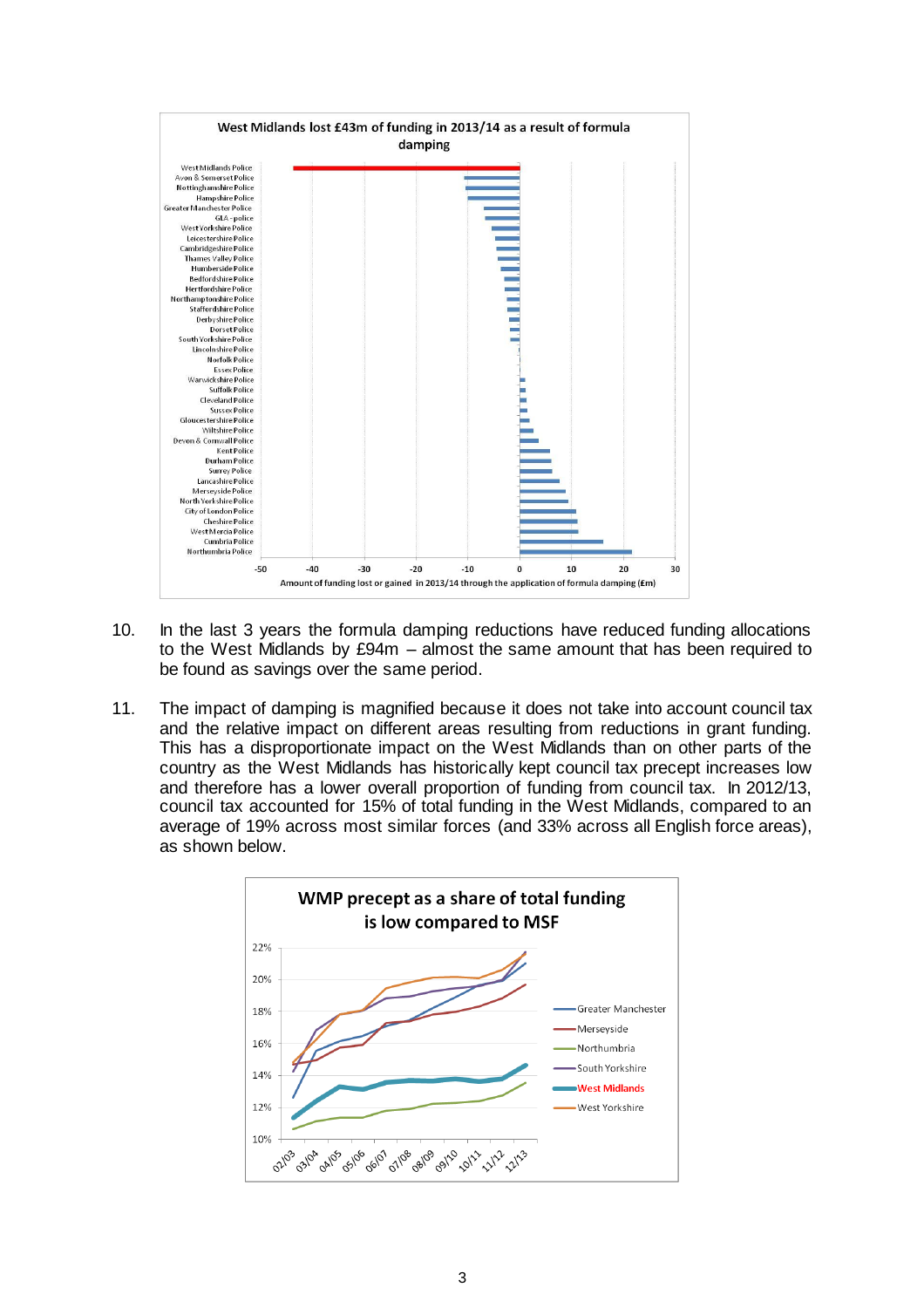- 12. The damping mechanism is used in other areas of local government, albeit with slightly different mechanisms. For example, the scheme for fire authorities recognises the importance of other funding and has three bands of damping dependent upon the relative share of formula grant in the total funding available to each fire authority. This approach to damping means that where authorities are more reliant on central grant the floor level is set higher. Furthermore, in the Fire Service model the level of damping above the relevant floor level is less damaging, with fire authorities receiving £677 of funding for every £1,000 of formula allocation above the floor level.
- 13. The Home Office has announced that it intends to undertake a review of the police funding formula, with any changes not likely to take effect before 2015/16 or later. The application of the damping mechanism is a separate process determined annually by the Home Office as part of the funding settlement.

#### **NATIONAL PICTURE**

- 14. The 2013 Spending Review is planned to be announced on  $26<sup>th</sup>$  June 2013. It is hoped that this will give clearer indications as to the overall level of funding for the Home Office for 2014/15 and 2015/16. It is unlikely that detailed allocations to force areas will be known until late Autumn 2013 when the local government funding settlement is announced, however it is reasonable to assume that savings in the region of £25m per year will be required in 2014/15 and 2015/16.
- 15. Representations have been made to the Home Office through PCC and Chief Constables' Finance Officers. These briefings have highlighted the risks to policing delivery of new demand pressures, such as mental health, missing persons and the welfare reform programme as well as the financial risks outlined below:
	- Funding of Police Pensions: current 2013 discussions on accrual arrangements may add further liabilities to the total national Policing provision;
	- There is also a possibility that the planned increase in employee contributions may be siphoned away and not benefit the Service directly;
	- Continuing uncertainty about the level of deliverable savings from Winsor; the provision for faster acceleration through the pay sector will add costs which will not be offset by lower starting salaries when recruitment levels are low;
	- Carbon Commitment costs;
	- Non pay inflation, particularly energy costs;
	- Implications of continuing international economic uncertainty on the cost of UK imported goods such as vehicles and technical equipment;
	- Uncertainties around future national public sector pay strategy;
	- Costs and losses due to the localisation of Council Tax Benefits;
	- Pay policies: at some point the public sector pay freeze will come to an end; pay packages must be kept competitive if the Police service is to attract staff of the required calibre and skills.
- 16. In addition to the above, attached as an appendix is a further representation made by PCCs following a meeting with the Home Secretary in April 2013.

## **CONCLUSION**

17. Whilst the review of the funding formula will almost certainly result in increased allocations for the West Midlands compared to current (damped) allocations, and we need to ensure our inputs are made to the review process at the appropriate time, the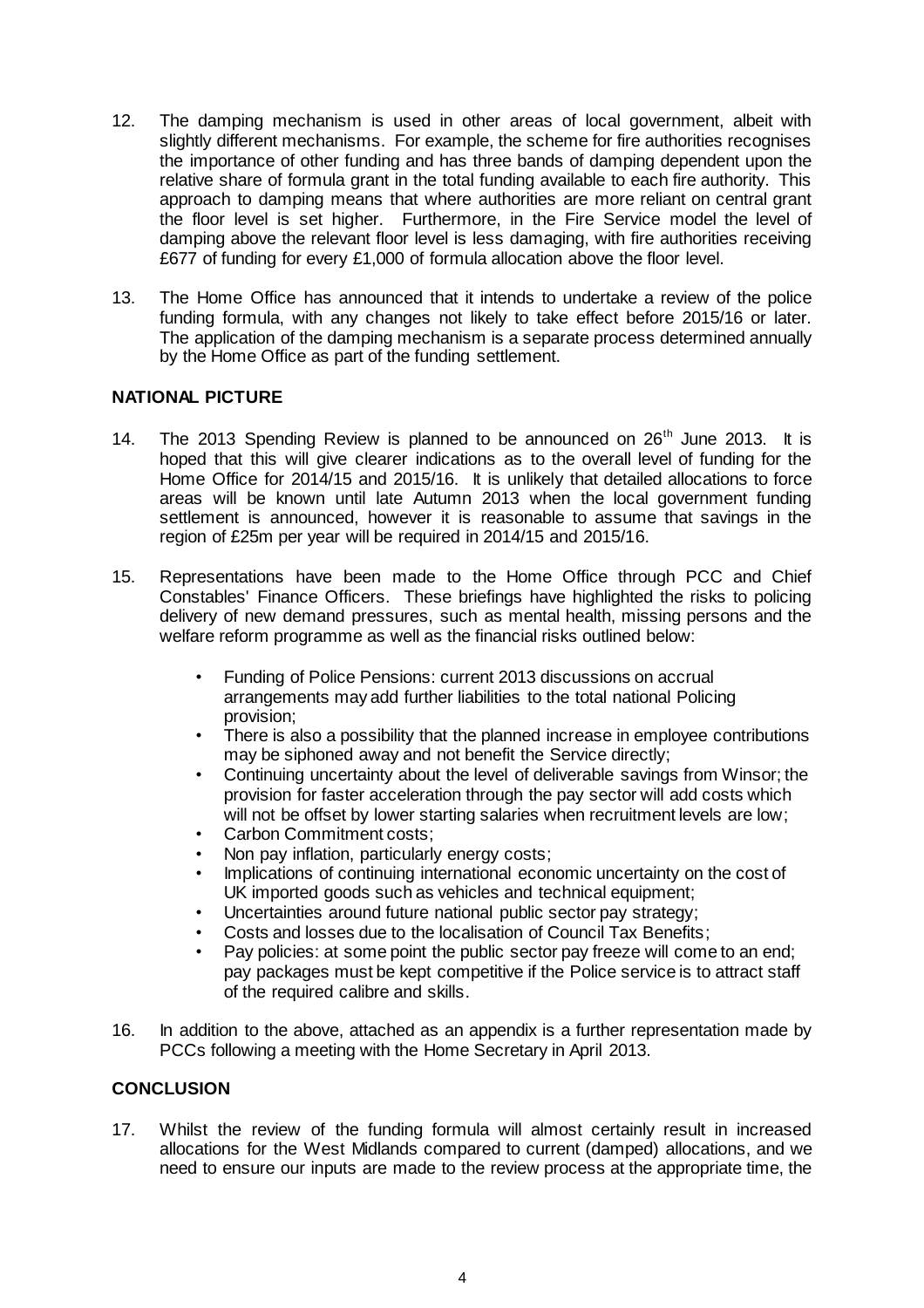continued application of formula damping is, of course, far more significant and it is important that representations continue to be made about the inequity and unfairness of the current damping arrangements.

### **FINANCIAL IMPLICATIONS**

18. There are no financial implications in this report.

#### **LEGAL IMPLICATIONS**

19. There are no legal implications in this report.

#### **RECOMMENDATION**

20. The Board is recommended to note the report and support the Fair Funding Campaign.

Mike Williams PCC Chief Finance Officer

David Wilkin WMP Director of Resources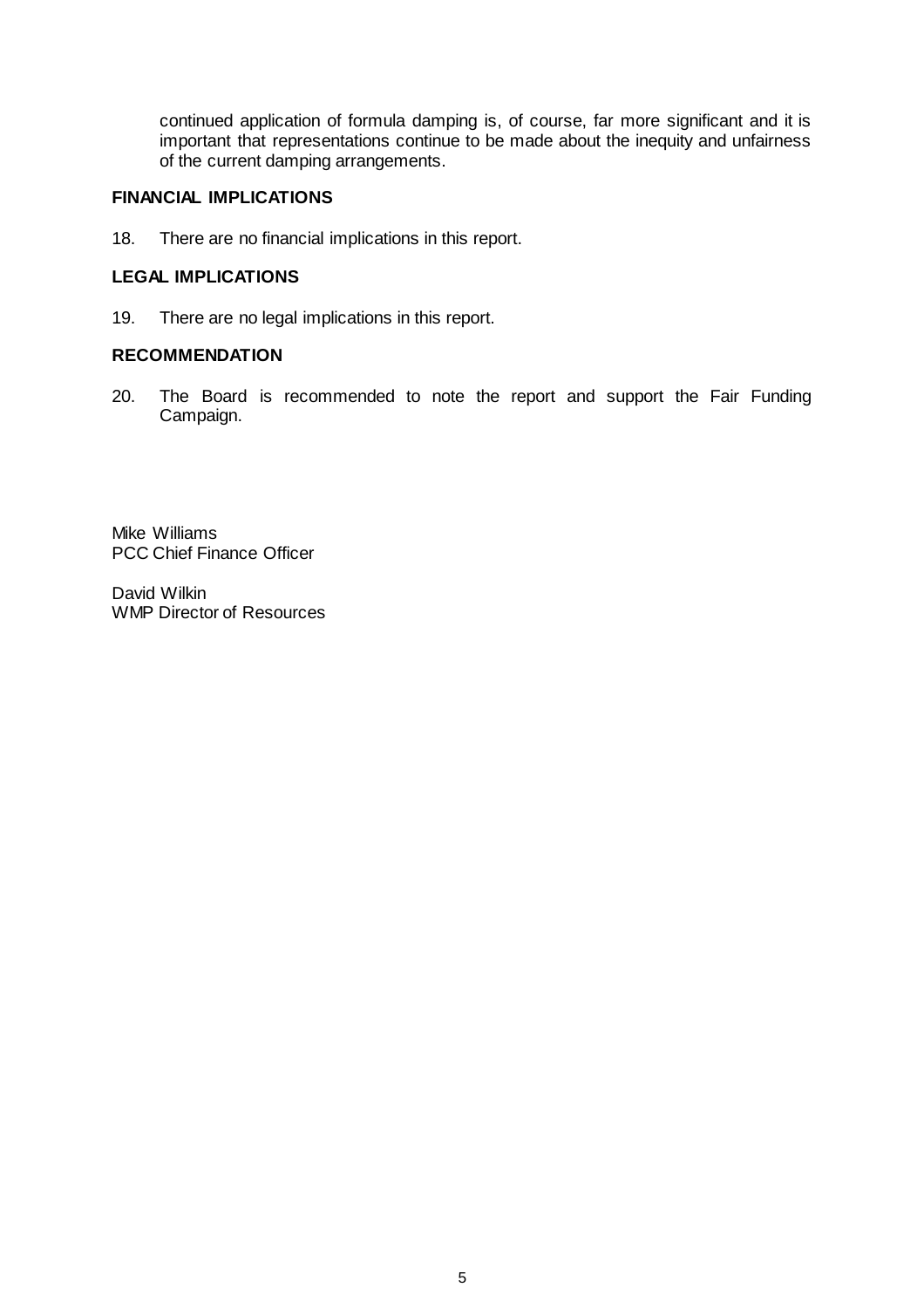



#### **"FUNDING OF POLICE AND COMMUNITY SAFETY SERVICES"** *A Submission from Police and Crime Commissioners*

Police and Crime Commissioners are seven months into their new role, having taken responsibility for local Policing at a critical time. It would perhaps have been preferable if the review of national spending plans had taken place later in the year, but Commissioners are already in a position to take stock of the challenges facing the Service over the next few years.

Local communities, partners and businesses consistently emphasise how highly they value an effective Police service. People are reassured by the preservation of the basic rules of law, order and safe communities. These needs are felt most acutely in times of economic and social stress. They value the 24/7 presence, and have come to rely on the Police as a public service which will always come to their assistance in an emergency. It has been described as the first and last line of defence. There is extensive evidence from Forces that Police officers are increasingly covering gaps in other public services such as mental health, social services, fire and rescue, and probation.

The Service has responded positively to the national austerity programme. It is not easy to form a view across the Service as a whole because local circumstances vary so much, and the impact of flat rate % grant cuts has been unevenly spread. Overall, however, there is strong evidence from most areas of a continuing downward trend in crime levels, and that resources allocated to local Policing and protective services have been maintained. The first priority for Commissioners and Chief Constables is to preserve those gains. It is a constantly changing environment - for example Forces are warning that continuing unemployment alongside future welfare reforms could combine to create circumstances that are known to increase the incidence of certain types of crime. Forces have also offered evidence of the measures introduced over the last 3 years to cut overheads, increase capacity, and pursue collaboration. Some of these initiatives will help achieve the reductions already planned.

The demands of fiscal austerity have presented an unprecedented challenge, but CSR10 is not a temporary phase, and the targets could get even harder over the next few years. It is clear that most of the easy options for cost cutting have been addressed. In 2010 there was a buffer of spare capacity which could be taken up; Forces are now advising that this no longer exists. The Service is entering uncharted territory. A concerted attack on costs may have been the only viable option in 2010, but the scope to cut budgets while maintaining current services is not infinite. Some Forces are warning of cuts which are not sustainable, and there are already examples of enforced 'reverse civilianisation'. The Service has proposed that it works with Home Office to develop criteria for assessing when a Force is about to move from stability to unsustainability.

Commissioners believe that the really big risks are yet to come. Their initial aspirations for local community safety have in many cases already had to be modified, and a potential conflict for the next few years will be the preservation of reassurance and visibility while at the same time maintaining the focus on measures to tackle crime. It is a fact of life in public services that no-one expects the level of service to reduce even though the funds have been cut. The public and partner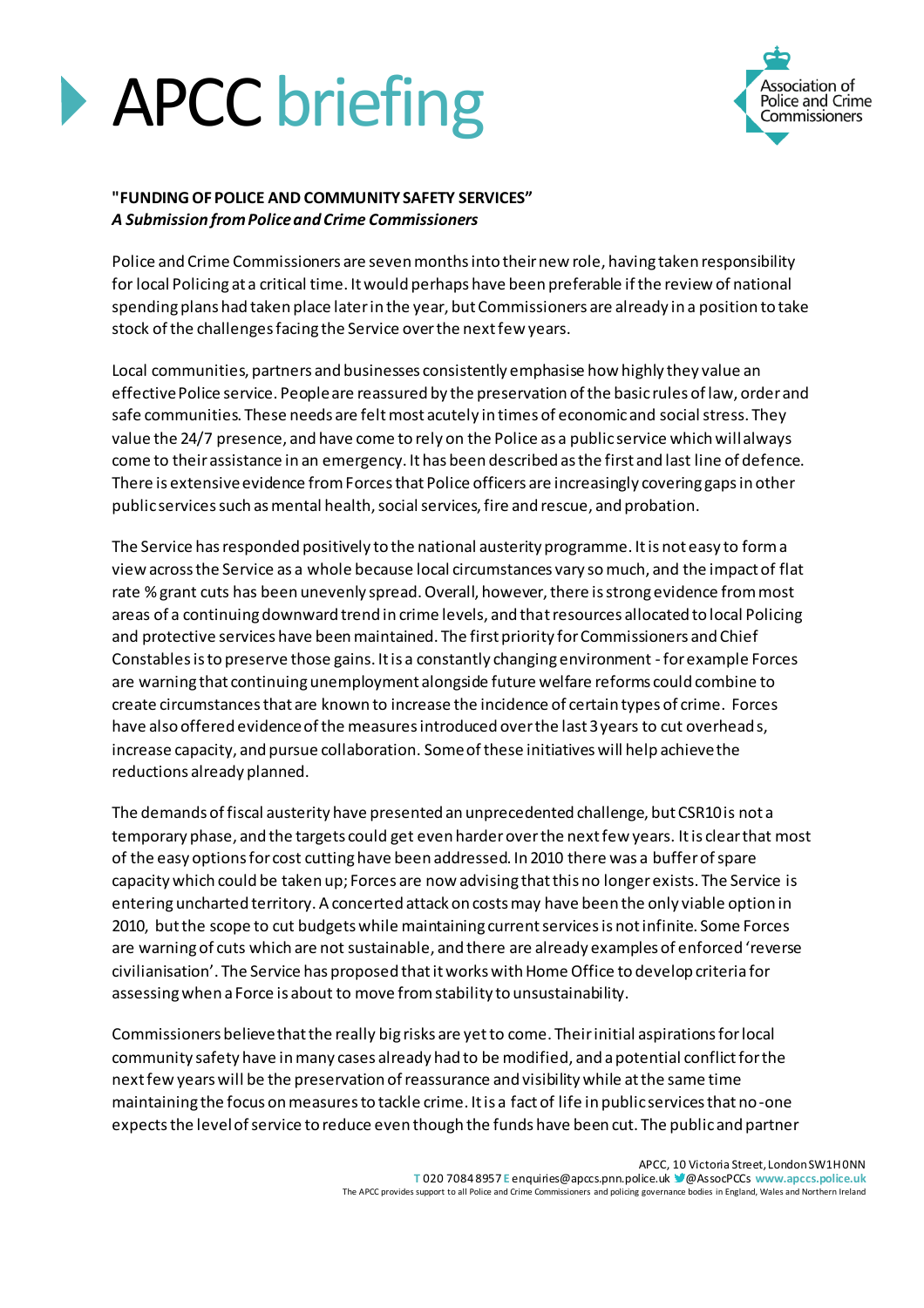



organisations all have high expectations of Commissioners, and if funding is further reduced they will be faced with a very delicate balancing act in 2014/15 and the years ahead. The principal concern at local level is that a point will be reached when current expectations are no longer deliverable. It is critical for the future of the Service, and the stability of local communities, that a debate takes place now on the long term level of affordable services. Otherwise, there is the risk of a slow downward spiral of confidence and performance.

Over the last 3 years there has been a rapid but fundamental reconfiguration of the Service in terms of what it costs. The concentration on cost cutting has encouraged a relatively short term perspective, and Commissioners believe that it is now time to extend the horizon well beyond 2016, and to give consideration to measures other than cost cutting. There is a risk that strategies on crime reduction, rehabilitation, and victim support will be the unavoidable casualties of the need to protect core crime responsive activities. This could have a negative impact on future Policing, because a comprehensive national strategy for managing future demands on local Policing could play a major part in helping Commissioners achieve the required new balance between needs and resources.

This brief submission has attempted to summarise the risks and the challenges facing the Service from the Commissioners' perspective. The main concern is that between now and 2016, there will be a number of serious failures, or a gradual decline in performance. Neither is an acceptable prospect for a public service such as Policing. Arriving at a realistic balance between the various objectives will take time, and Commissioners have expressed their willingness to work with the Home Office to take this forward.

While this process is taking place, it is important for Commissioners that the level of risk should be contained, and one purpose of this submission is to urge the Government to give early consideration to the justification for providing a degree of grant protection within the Settlements for the next 2 years. An assessment of current CSR prospects has recently been submitted by the Service to your staff, and this includes a detailed case in favour of protection. To paraphrase, however, it is an opportunity to drop anchor for a short period of time while Home Office and the Service navigate a route forward which reduces future risks, sustains community safety strategies which will help deliver the new long term balance between demands and resources, and makes resources available for initiatives which will drive change and deliver longer term savings.

Information to support this submission has been collated from a sample of around 25% of Commissioners. Statements extracted from individual PCC responses are set out over the next 3 pages. This submission has been copied to Stephen Rimmer, along with a further copy of the detailed current assessment prepared jointly by Police Treasurers and ACPO Finance Directors.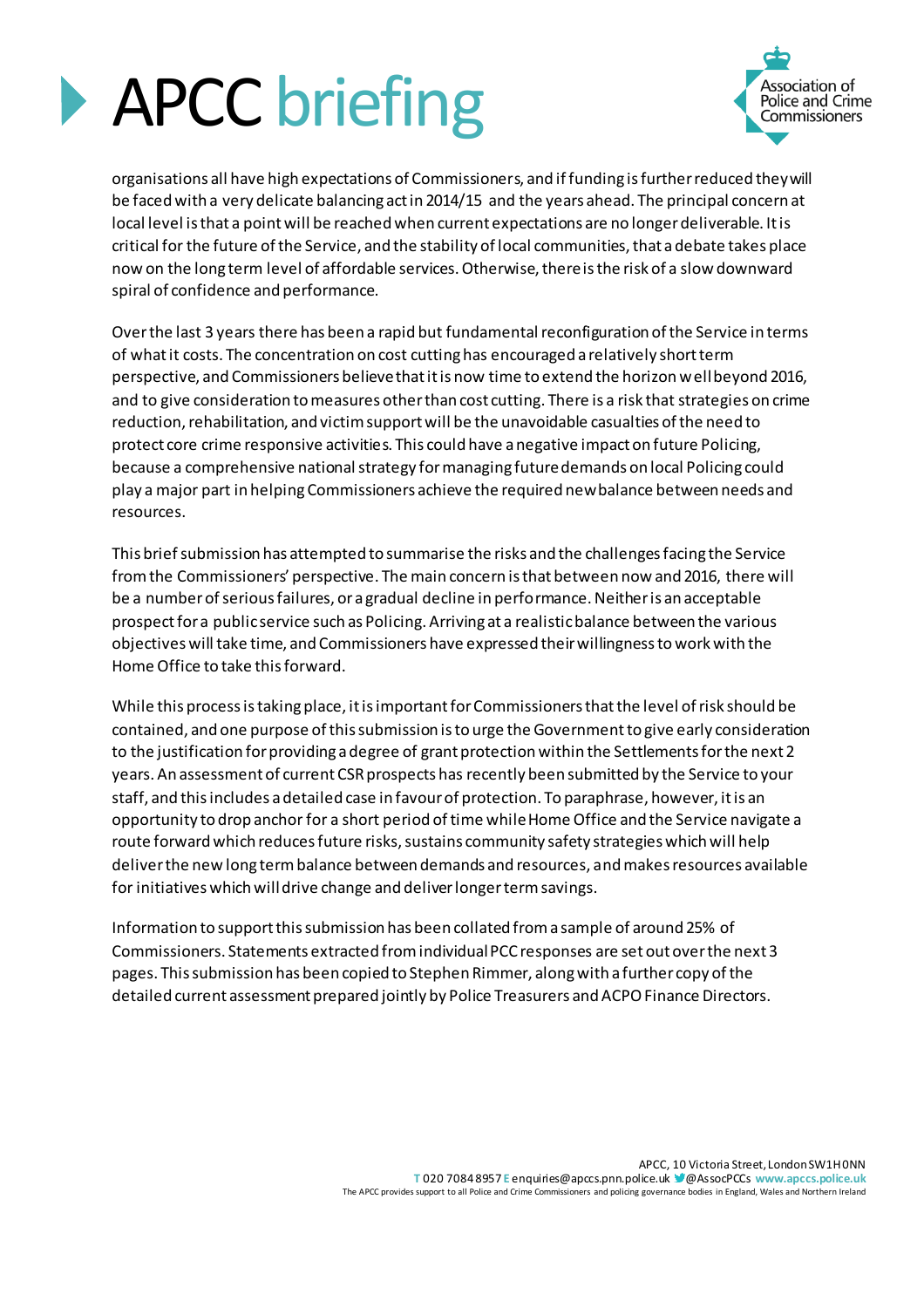



#### **ANNEX - EXTRACTS FROM COMMISSIONERS' RESPONSES MAY 2013**

#### Local impact of CSR10

*Policing is at a crossroad where the service has driven out substantial financial savings whilst maintaining an effective service to the public.....however the scope for further savings whilst maintaining an effective service is extremely limited*

*...maintaining confidence in local Policing, law and order is vital at the best of times but even more so at a time of severe economic stress.*

*I am mindful that more time is needed to make real inroads into the improvements and financial reforms that I have started*

*Partners have also been affected by these cuts, resulting in some organisations looking inwardly, making collaboration a challenge*

*.. for the service to move in a cohesive and efficient manner..... will require finance as an enabler*

*The momentum can be maintained to 2014/15, after that the task becomes much harder*

Communities are feeling the impact, and this is affecting crime patterns

*Shoplifting in some areas is becoming a crime of necessity.... destabilisation of the rental market is creating areas with high volumes of homes in multiple occupancy. This in turn affects crime levels and increases the vulnerability of victims*

*... there is still a significant amount of crime ongoing that isn't being reported..... Either communities do not have confidence in the Police to report crime, or there is a growing acceptance of becoming the victim of crime*

#### Expectations remain high, but are not always capable of being met

*In effect, our threshold for intervention has necessarily risen to parallel our level of resources.... In my travels around the area, I have been approached by members of the public who have been disappointed and frustrated at a perceived lack of response when reporting crimes and incidents*

*The reductions in funding may necessitate a move towards providing only the core Police services; whereas our consultations show that the public require the public to be involved in a number of other services.......We risk the public losing faith in the Police to provide the services expected of it*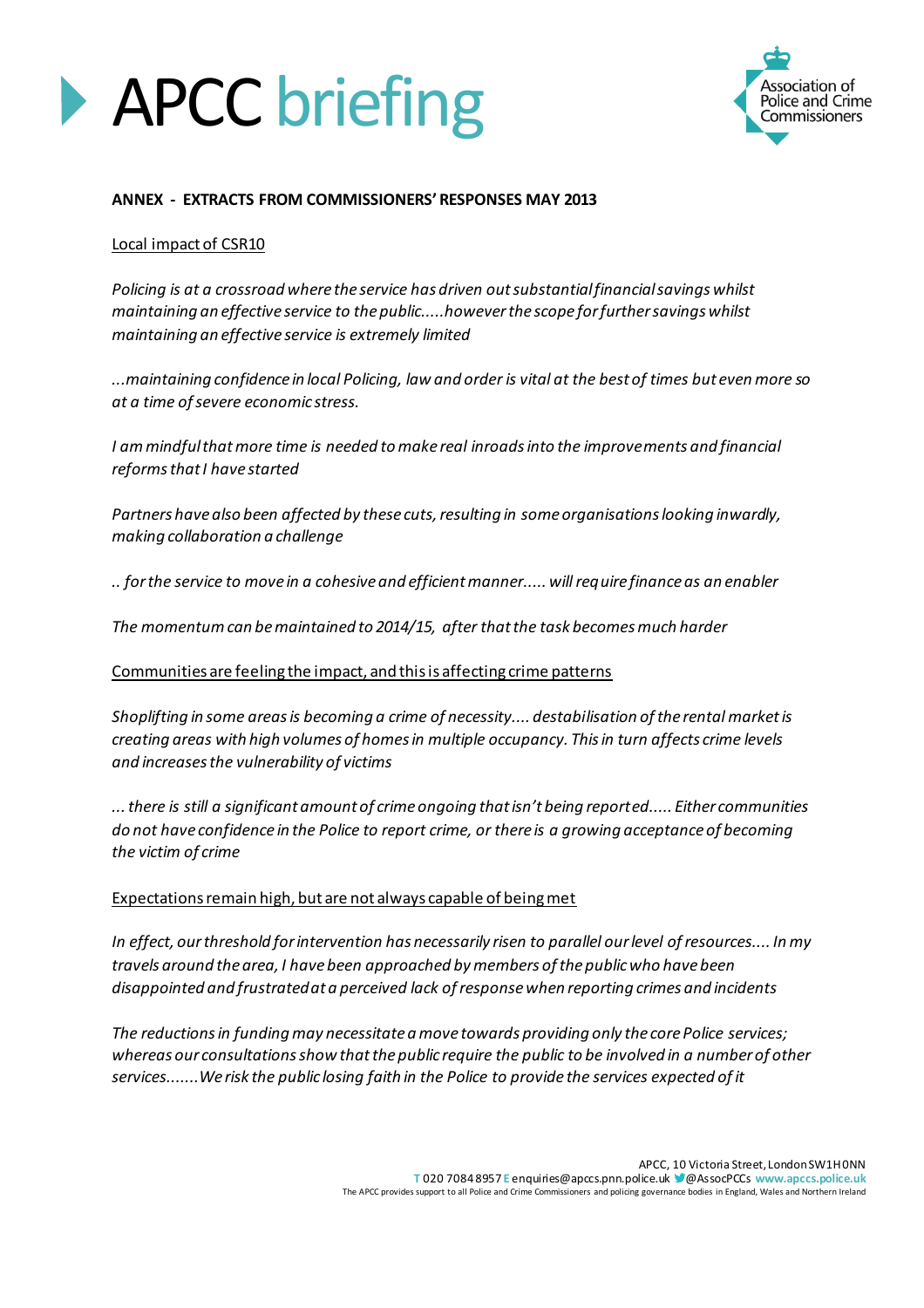# **APCC briefing**



*.. reduction in partnership funding is impacting on the ability of Police to do their job, although public and partner expectations remain high.... It is a concern as to how this role can be effective...*

*Unsurprisingly communities want to increase the visibility of police....We need to be explicit about what we can do and what we can't in order to manage expectations effectively*

#### Cuts in other public services are putting further pressure on the Police service

*There are a whole host of minor areas where we constantly receive calls due to the unavailability of out of hours services...particularly in the evenings we are the port of call for many individuals who are unable to access the local authority based services*

*We are having increasing issues with paramedics where the local service has adopted a single crewing policy....it has resulted in an increased call for police to be in attendance*

*Due to limited mental health facilities.....custody suites are being inappropriately used*

#### The point is approaching where quality will decline

*Personally I would question whether the current extent of local policing/visibility/reassurance can be maintained at the expense of needing to tackle crime in future The perception of a slow police response can seep into the public consciousness.............*

*...talking to our community shows some concern around the accessibility of policing services due to the closure of front desks*

*....the Force has not suffered any catastrophic failures....however we are concerned that the difficult financial context is weakening the Force's infrastructure and potentially compromising the organisation's resilience*

*....confidence is starting to reduce, and satisfaction appears to be approaching a plateau, both of which could be an indication of impending decline*

*..the ability in the first two years to identify funding that will drive change is essential to enable me to achieve more medium term savings, aims and ambitions*

*The issue of defining sustainability is a complex one....The great difficulty here is that the police service, unlike other areas of the public sector, has no absolute definition of what it is required to provide....as well as taking primacy over crime investigations, it is also expected to provide a holistic service in the general areas of public safety and confidence. The tipping point...would come when the service has been scaled down to such an extent that not only has it lost any capability to provide neighbourhood and community based policing, but it starts to impact on the ability to provide the response and investigative capability*